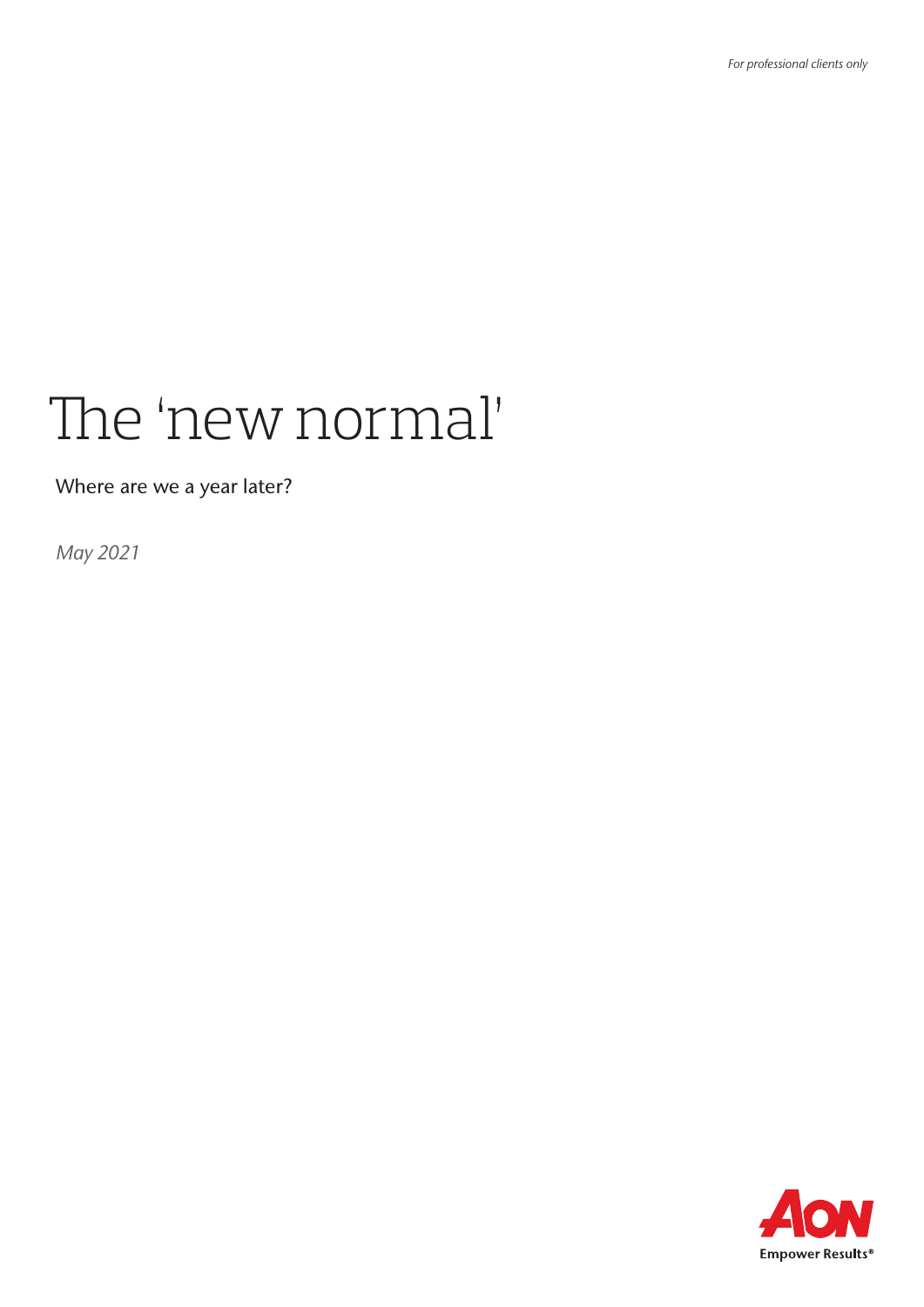### Introduction

Last summer we published a paper titled "The New Normal – What is it and what does it mean for investors?". Almost a year on we reflect on those nascent or developing themes by way of this update.

At the time of writing, there is a sense of optimism in the developed world about being well past the worst on the COVID-19 pandemic. The scientific feat of discovering highly effective vaccines less than a year after the initial pandemic outbreak is outstanding. Their subsequent speedy regulatory approval, rapid procurement from suppliers and roll-out to populations have also been impressive. There is growing confidence that the pandemic is now being beaten back. This is evident in recovering consumer and business confidence, a view that economic re-opening this year will not be jeopardised by new virus waves as we saw last summer, and of course in buoyant markets in risky assets and even that rare event in recent times, a rise in bond yields and interest rate expectations.

Some form of reality check and circumspection is due. It is, of course, not quite so straightforward as that. The pandemic is far from being beaten globally as developments in many emerging economies like India and Brazil amply demonstrate. Even some developed European countries and Japan are some way away from being properly over the worst of the pandemic. It cannot be sustainable that the pandemic rages in many countries and is fully contained in other (mainly richer) countries. Borders can hardly stay closed indefinitely.

Let us, parochially, work with the view as markets seem to be doing now, that the pandemic is being beaten back in the dominant part of the global economy (G7 economies + China accounting for just over 60% of global GDP) and that a large measure of normality returns by 2022. These economies will have already recovered their lost output by then. On current forecasts, the US will be well ahead of its pre-pandemic output levels by then, China even more so. Using such a yardstick, this will have been a shorter pandemic and less severe in its effects than many would have expected a year ago.

How does this better than expected outcome affect the way we look back at the pandemic and its legacy effects ahead? A year ago, when the outbreak of COVID-19 was in full flow, the term 'New Normal' was being widely used to discuss the lasting effects of the pandemic. The most widely discussed New Normal trend was thought to be a permanent increase in the share of employees working from home using digital routes to communicate and transact instead of face to face. We also took the view that the pandemic would leave a New Normal impact. However, our highlighted New Normal effects went far deeper and wider in their effects on economic life than merely a raised propensity to work from home<sup>1</sup>.

Our view then was that the legacy effects discussed would be impervious to the pandemic's duration because the disruption to economic functioning would still usher in some quite big and lasting changes. But with optimism growing recently that the pandemic is ending, some have asked us whether the New Normal was just a transient set of ideas, and whether they need jettisoning given the pandemic now appearing to be a shortlived affair. We disagree on several dimensions and we suspect that it is now a more commonly held view that the COVID-19 experience has either heralded or accelerated some important and long-lasting structural changes to economic thinking. This is the reason why we wanted to look back at what was said and update where we are today on those New Normal ideas. This is what we offer here. In what follows below we look at what was said and how those observations and projections have fared in the light of events.

#### John Belgrove Director of Forward Thinking, Aon

Tapan Datta Head of Global Asset Allocation, Aon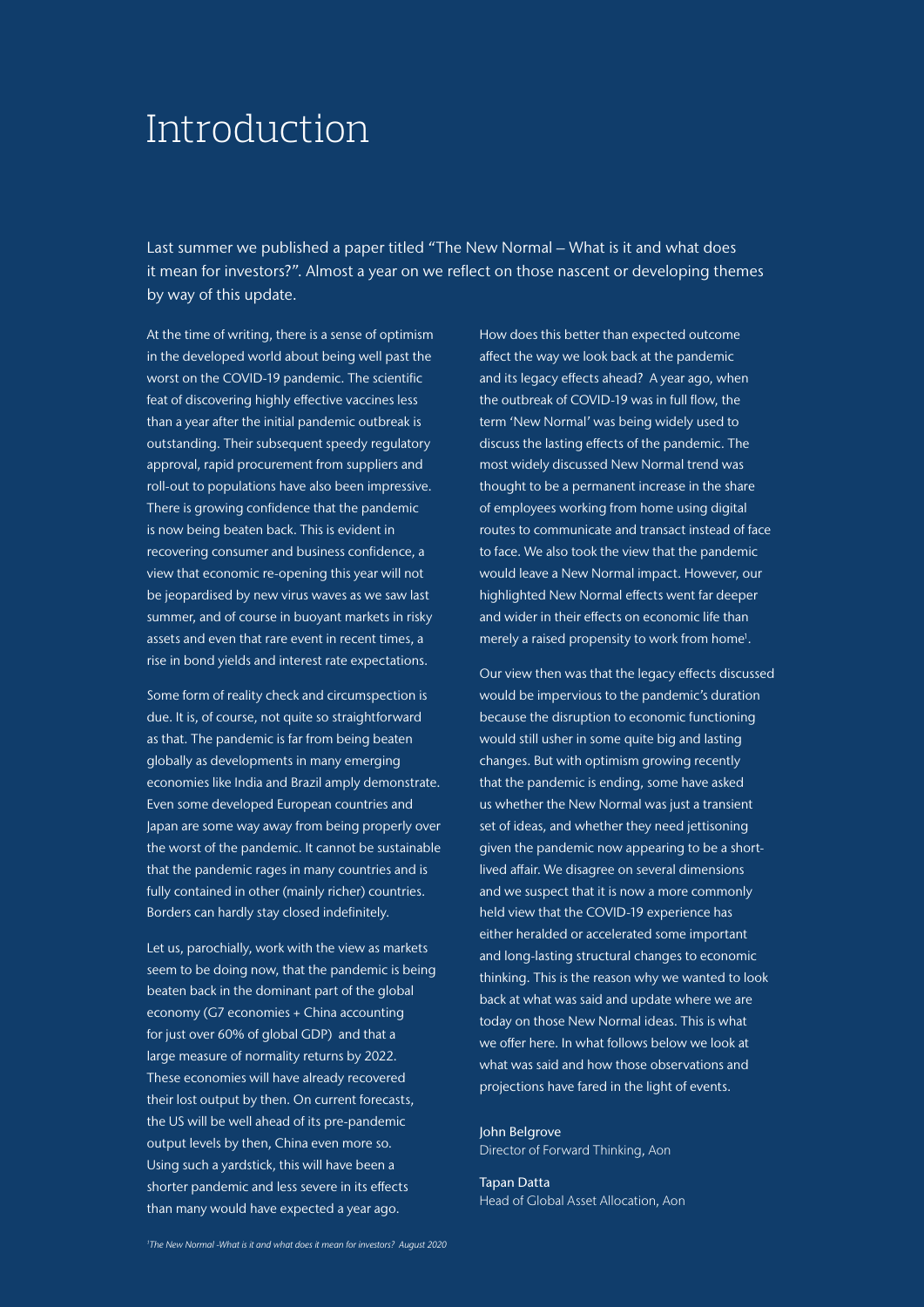### **Contents**

| 1. Substantial increase in government spending and involvement in economies 4 |
|-------------------------------------------------------------------------------|
|                                                                               |
|                                                                               |
|                                                                               |
|                                                                               |
|                                                                               |
| Investment Impact and Actions from the                                        |
|                                                                               |
|                                                                               |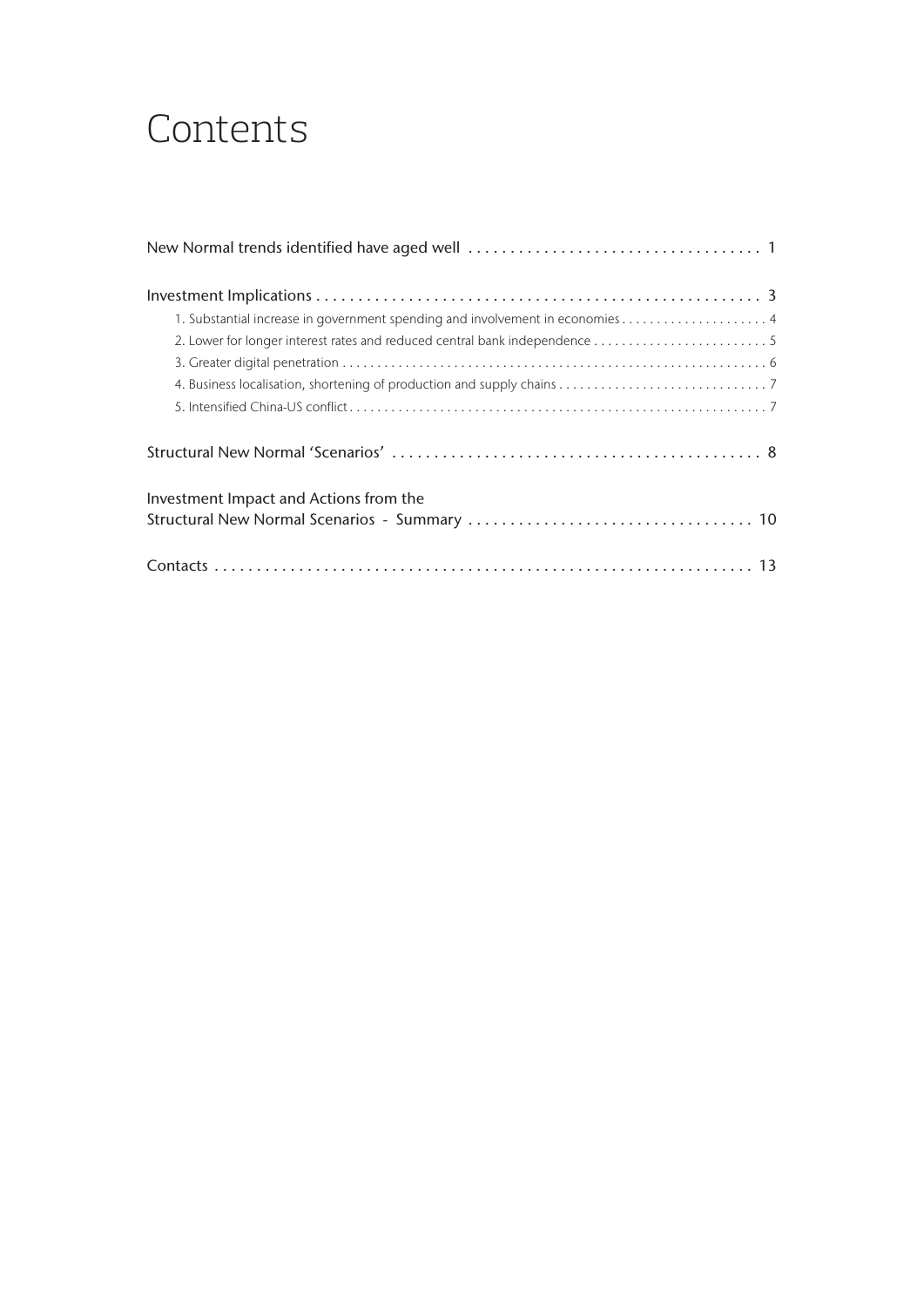### New Normal trends identified have aged well

A little under a year after our New Normal work was developed, it looks as though most of the legacy effects discussed then have aged well. In the tables below, we look at where and how we have travelled along the New Normal roadmap we tried to identify at the time. As a reminder, we identified eight New Normal trends, five of which we thought to be less controversial and three that were much more uncertain, relying heavily on societal, corporate and governmental responses to the pandemic.

When we now look at the five trends that we regarded as less controversial (e.g. the increased digital penetration and working from home which was the most consensual), there is a deeper embedding of these New Normal trends, although here and there, we do find a few surprises. Where we have been more surprised, however, is by the speed of developments in those very three areas we identified as much more speculative and for which we laid out scenarios reflecting the much higher degree of uncertainty attached. These three trends – a greater focus on inequality with governments adopting a more 'levelling-up' approach, a greater corporate focus on a stakeholder approach (reduction in shareholder primacy), and a more ambitious appetite towards the low carbon transition, show faster progression than we might have expected in such a short time. It is worth cautioning that this short time span could also mean that things revert to the obstacles and political hesitancy of previous years and that this early progress just does not follow through. We shall have to see, but we are struck by how much travelling along the roadmap there has already been in these three New Normal trends in the past year.

There is a linked narrative here through the New Normal scenarios that probably helps account for what has happened. At the time the New Normal work was being developed, there was no assurance that a change in political power in the US would occur. That this happened during 2020 has clearly helped the direction of travel and momentum in these three areas, there can be no denying that. But the way we see it is that there has been much more to it than a change of US President. We argued that in the years leading up to the pandemic, some of the deficiencies of existing structures – the adverse effects of growing income, wealth and health inequalities, the increasingly disruptive effects of climate change and dissatisfaction with the primacy given to shareholder value over wider stakeholder / societal interests had become much more glaring. We thought that the pandemic's role would be to bring all of this into much sharper focus, bringing a wider re-orientation and change of direction that would be quite widespread across society. We saw this as the likely agent of change. This is what seems to be happening, even though it is early days.

Yes, some will see all this in bare political terms as a drift to the left. As we noted at the time, however, it cannot be characterised as simply a matter of left versus right. It is a government of the right in the UK that launched the levelling up agenda, and it is the same government that is now raising corporate taxes and is actively debating higher capital gains and wealth taxes. It might be more accurate to say instead that what is happening globally is a weakening hold of the free market liberal thinking that has for many decades wanted to leave economic life to markets.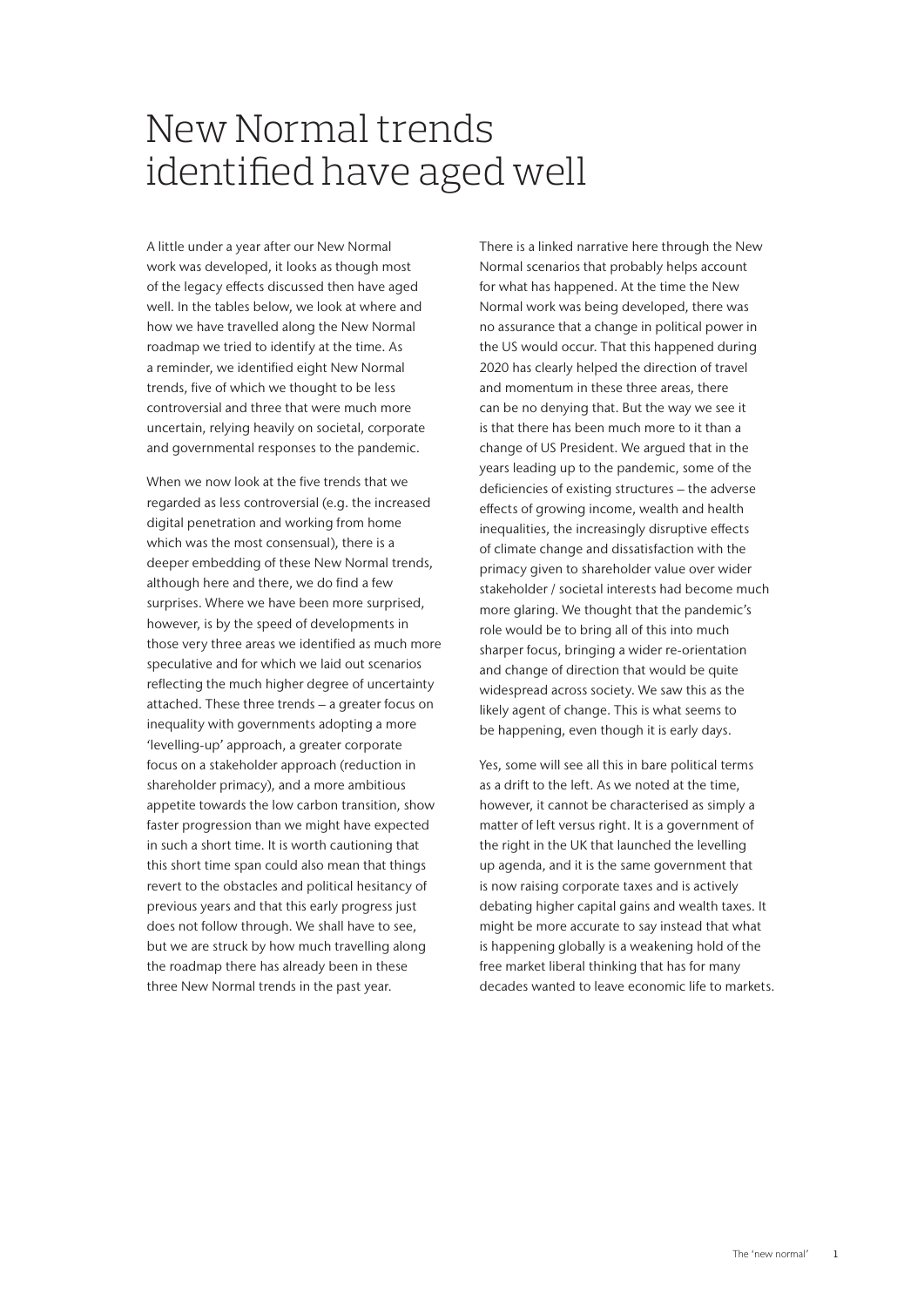This change of view is happening because the pandemic more thoroughly exposed the more extreme longer run deficiencies of this thinking in its effects on economies and in creating societal imbalances. This way of understanding events looks closer to the mark than arguing that it is all about a shift to the left. Even governments of the right have recognised that pre-pandemic economic structures were increasingly fragile and needed changing (the US Trump administration's views being at the further end of that spectrum). Of course, you could also argue that governments are currently just hungry for revenue in the post pandemic world too (another of our New

Normal trends!), so higher taxes on corporations and richer households may simply reflect acute revenue hunger rather than changing views on fairness. It is significant, however, that corporate tax rates are now rising globally after four decades of falls. It is also a watershed moment that the IMF, the torchbearer of liberal economic thinking for more than half a century, devoted a full chapter recently on inequality in its latest Fiscal Monitor, recommending more progressive taxation, harmonised corporate taxes to prevent profit shifting and higher taxes on property. To quote the Fund:

"Policymakers should also be responsive to public sentiment that, as a result of the pandemic, may be shifting toward greater demand for inclusive policies"2

*2 IMF Fiscal Monitor, April 2021*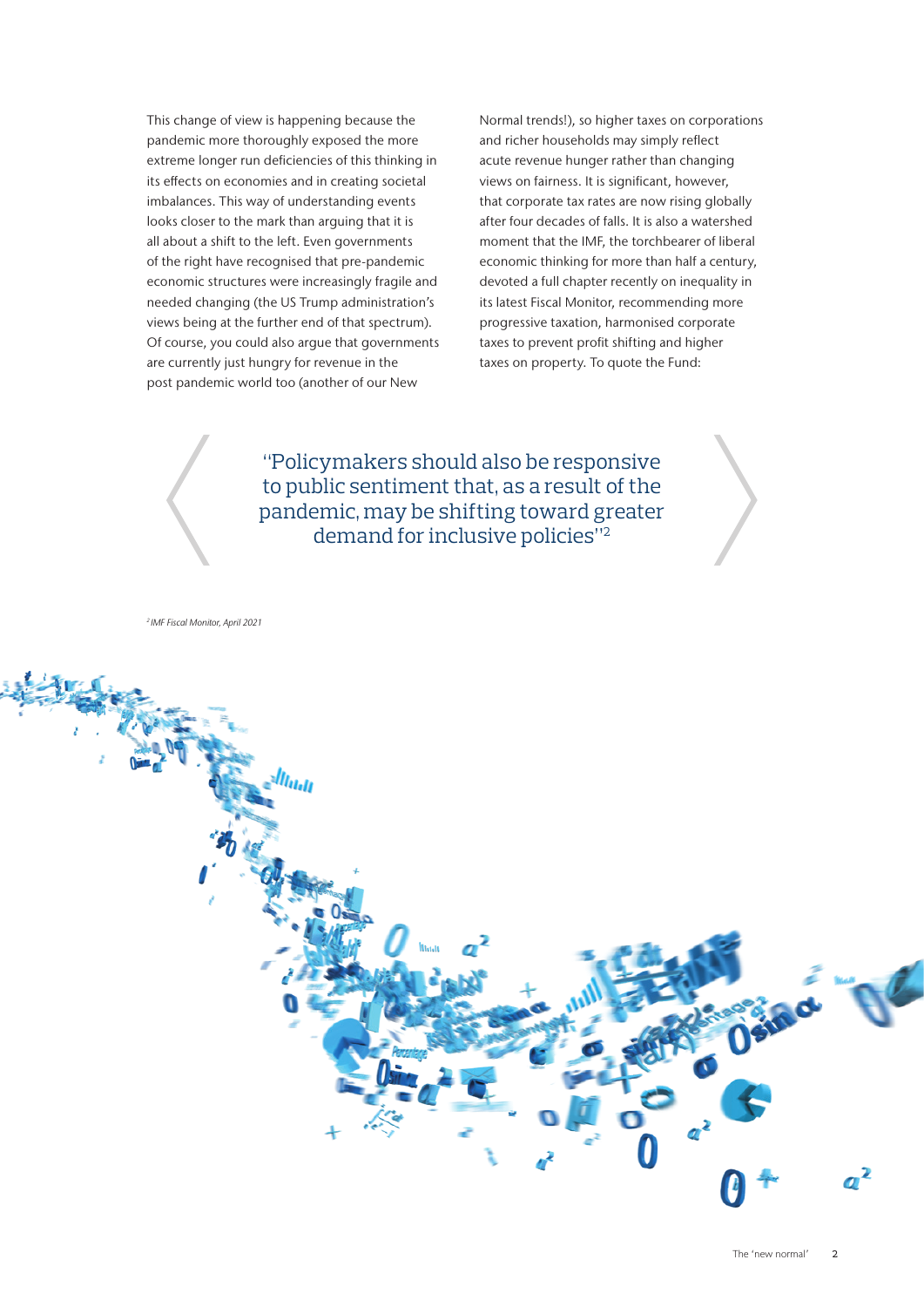# Investment Implications

How does any of this matter in terms of the market outlook as we look ahead? Do these new normal trends impact the way investors should be positioned today? Several New Normal trends identified last year signalled some caution on risky assets over time, even though it was clear that the underpinning of very low interest rates and large government stimulus provided near-term counterweights. Less travel and more working from home signalled a more subdued outlook for several sectors like real estate, aviation and travel and leisure. On the three more scenario-like changes of deeper New Normal policy shifts, more government involvement in the economy, higher taxes (corporates, higher income, wealth), localisation of supply-chains, more regulation of technology companies and more labour-friendly policies could all drag on markets. Several of these were identified as a drag on corporate profit margins. We all know how the multi-decade rise in US profit margins has been vital in sustaining the long-term bull market in risky assets since the early 1990s, so this is crucial. The faster carbon transition element of the New Normal is more a double-edged market sword: it creates new opportunities, but it also imposes business and household costs and involves considerable disruption.

Running through these New Normal investment impacts, if we have moved further along the roadmap in this direction, as we would argue has been the case, it is likely that risky assets will feel some negative impact, especially as the stimulus effects of ultra-low interest rates and fiscal expansion start to wear off. This potentially brings that time closer when some of the nascent less capital-friendly policies we are seeing will start to pinch risky assets. That time has not been reached yet, but equally, as the political agenda and policies seem to be shifting more in that direction today, it may not be that far off either.

Of course, we did also say that if New Normal changes brought about a changed economic environment that ultimately brought less fragility, there would be a reprieve, because some of the economic shifts might bring about more sustainable economic foundations than currently. Much depended on whether governments used the greater leverage over economies well (and in the example of bailouts, certain companies and sectors), in short, whether the higher taxes and spending successfully built a better and less fragile growth environment, ultimately raising productivity and bringing stronger investment. If this happened, a better market environment for risky assets would come in time, ultimately even allowing interest rates to rise from the low levels which high economic fragility from high debt and the need to insure against market shocks have caused. A year into some of these New Normal shifts, we simply have no idea whether these more positive elements of the current policy shifts occurring will in fact materialise in coming years. We may be able to assess in perhaps five years or so. That is the kind of review timescale we are talking about.

For now, only a year later, it may help to think about the investment impact of these New Normal shifts and where we may be in the impact chain evolving now in three distinct but broad phases. The phases will be elaborated in more detail later.

- A first phase in which a recovery from the pandemic, large fiscal stimulus and zero interest rates are the overwhelming drivers of and support to asset prices, with policy announcements on New Normal shifts staying largely 'offstage'. We are in that period still, but closer to the end point than the beginning.
- A second phase when this stimulus wears off and markets go through a period of introspection, retreat or higher volatility as some of the less capital and business-friendly changes we note start to pinch and create more risk aversion. Every New Normal shift does not have a negative effect, but the overall effect in combination makes it more likely. This is especially so given that it comes after a long period of unusually favourable supports to and treatment of profits.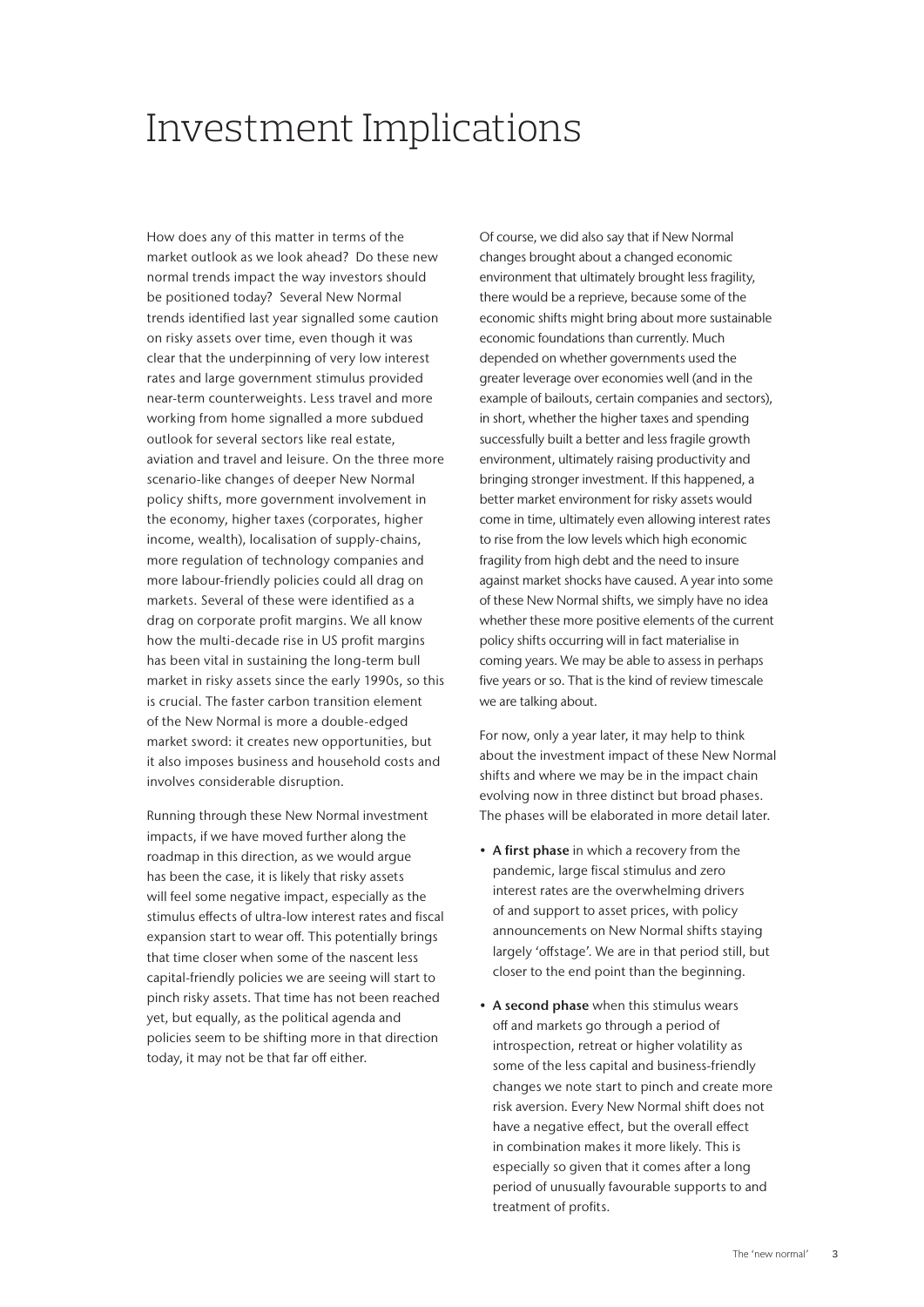• Beyond this, as a third or later phase, better economic and market outcomes are certainly possible if things work out well but that could be a while away.

What is the investment message from this on the here and now? That we are running through to the end of the 'pandemic over' relief first phase, cushioned by massive fiscal stimulus from the US

and central banks providing plentiful liquidity and near zero interest rates to support asset prices. If the New Normal shifts continue in much the same direction as that seen in the past year, the second phase is probably not too far away at all, which will be less kind to asset prices. From a rational investor's standpoint, market conditions are probably as good as they are going to get before more difficult conditions arrive.

| <b>New Normal Change</b><br>expected (June 2020)                                        | <b>Economic implications</b> Investment impact                                                                                                                                                                                                                                                                    |                                                                                                                                                                                                                        | <b>Actions</b>                                                                                                                                                                                                                                                                                                |
|-----------------------------------------------------------------------------------------|-------------------------------------------------------------------------------------------------------------------------------------------------------------------------------------------------------------------------------------------------------------------------------------------------------------------|------------------------------------------------------------------------------------------------------------------------------------------------------------------------------------------------------------------------|---------------------------------------------------------------------------------------------------------------------------------------------------------------------------------------------------------------------------------------------------------------------------------------------------------------|
| 1. Substantial increase<br>in government<br>spending and<br>involvement in<br>economies | • Could be for the<br>good or bad of the<br>economy depending<br>on the direction and<br>quality of government<br>decision-making.<br>• Likely higher taxation.<br>Corporation taxes<br>more likely to rise<br>(esp. in the $US$ ) –<br>lowering profits and<br>capital gains taxes also<br>a target for raising. | • Higher corporate<br>taxes negative for<br>equities and credit on<br>intermediate horizons.<br>• But could be<br>beneficial longer-term<br>depending<br>on direction and<br>quality of government<br>decision-making. | • Prepare for continued<br>higher market<br>volatility but may be<br>suppressed by low<br>interest rates<br>(see next row).<br>• Caution on risky<br>assets on intermediate<br>horizons.<br>• Longer-term<br>outcomes could<br>be very different if<br>better foundations<br>for sustainable<br>growth built. |

- US total government spending as a share of GDP rose from 35% to 46% in 2020 (IMF data) and will probably stay at this much higher level in 2021. Even under optimistic estimates for economic growth and restraints on government spending and deficits, this will not fall all the way back to pre-pandemic levels by 2026 (IMF and Congressional Budget Office estimates). The Biden administration's proposed \$2.3 trillion infrastructure programme will likely lift this share of government in the economy further so at best a higher plateau of government spending i compared to pre-pandemic levels is likely. UK government spending charts similarly – highest peacetime share of government spending in GDP by 2026 (OBR).
- Likely higher taxation projection is materialising already the White House has wanted the US corporation tax rate to rise from 21% to 28%, and higher taxes on households will follow. Much the same is happening in the UK with higher corporation taxes already announced and other taxes to surely follow. For a Conservative government to be following the current 'tax and spend' policies is a remarkable feature of the past year.
- Whether greater government involvement in the economy will be 'good' or 'bad' for the economy depends on how additional government leverage is used over time. A year is too early to tell.
- Investment impact and Actions: Equities so far supported by interest rates and policy stimulus as noted last June, but higher corporate taxes, higher income and much higher capital gains taxes on upper ends of the income distribution could be a setback to equities that is yet to come – higher corporate taxes globally are likely. This would reverse a 4 decade fall in corporate taxes. More business regulation and anti-trust (competition) enforcement is also likely which suggests a gradual change to the profits / markets environment becoming harder to sustain gains.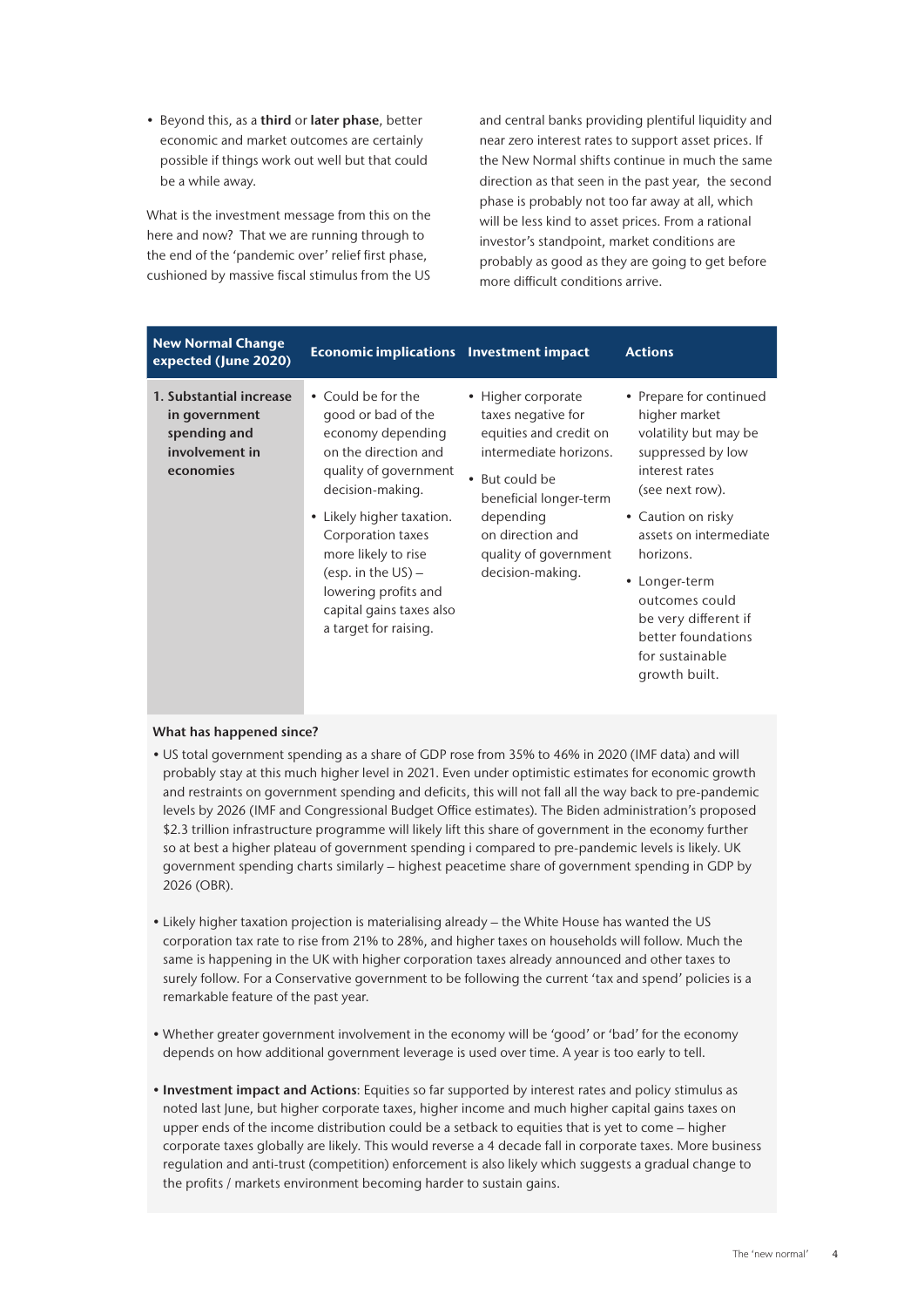| <b>New Normal Change</b><br>expected (June 2020)                                  | <b>Economic implications</b> Investment impact                                                                                                                                                                                                                        |                                                                                                                                                                                                                                                          | <b>Actions</b>                                                                                                                                                                                                                                     |
|-----------------------------------------------------------------------------------|-----------------------------------------------------------------------------------------------------------------------------------------------------------------------------------------------------------------------------------------------------------------------|----------------------------------------------------------------------------------------------------------------------------------------------------------------------------------------------------------------------------------------------------------|----------------------------------------------------------------------------------------------------------------------------------------------------------------------------------------------------------------------------------------------------|
| 2. Lower for longer<br>interest rates and<br>reduced central<br>bank independence | • Low interest rates<br>cushion debtors<br>(household, corporate<br>and government).<br>• Protects household<br>net worth through<br>holding up house<br>prices and debt-<br>financed spending.<br>Inflation returning<br>$\bullet$<br>needs to be looked<br>out for. | • Supportive for<br>equities and bonds<br>near-term. Low rates<br>help to suppress<br>market volatility.<br>• Could be worse later<br>for both if inflation<br>returns.<br>• Financials may carry<br>on underperforming<br>owing to flat yield<br>curve. | • Maintain high hedge<br>ratios<br>• Good idea to keep or<br>add inflation hedges<br>- inflation indexed<br>bonds, gold.<br>• Work on much lower<br>investment returns<br>from fixed income.<br>• Avoid strategies<br>overweighting<br>financials. |

- It looks as though interest rates are to be held at near zero levels for at least another year in the US, but for much longer in the UK / Europe so overall two or more years of zero interest rates are a direct result of the pandemic.
- The vaccine announcements late last year have brought forward economic reopening and recovery projections from what looked likely when the new normal projections were made in June 2020. The complication for the US is that the scale of the spending pledges under a new administration is giving rise to some concerns over economic overheating and fears that the Federal Reserve may be forced to tighten policy sooner.
- However, as noted in the new normal paper from last year, the large rise in government and corporate debt makes it more difficult to raise rates and it is unlikely that interest rates will still rise at all quickly or substantially.
- As noted last June, inflation could help manage the debt issue central banks and governments tolerating at least some rise in inflation could help. In August 2020, the US Federal Reserve explicitly changed the inflation targeting mechanism in a way which made clear its tolerance of higher than 2% inflation for some time. The US central bank is trying much harder to allow / enable more inflation than in earlier years.
- Investment Impact and Actions: On the investment recommendations, vield curves have steepened, resulting from more inflation concern and expectations of a stronger economic recovery given the huge vaccine success. Though the recommendation to keep inflation hedges has worked, yield curve steepening has led to financials outperforming in the past 6 months. That said, it is not clear that central banks will ultimately allow yields to rise very much over time, so that the outlook for beneficiaries of higher interest rates is still cloudy taking a multi-year view.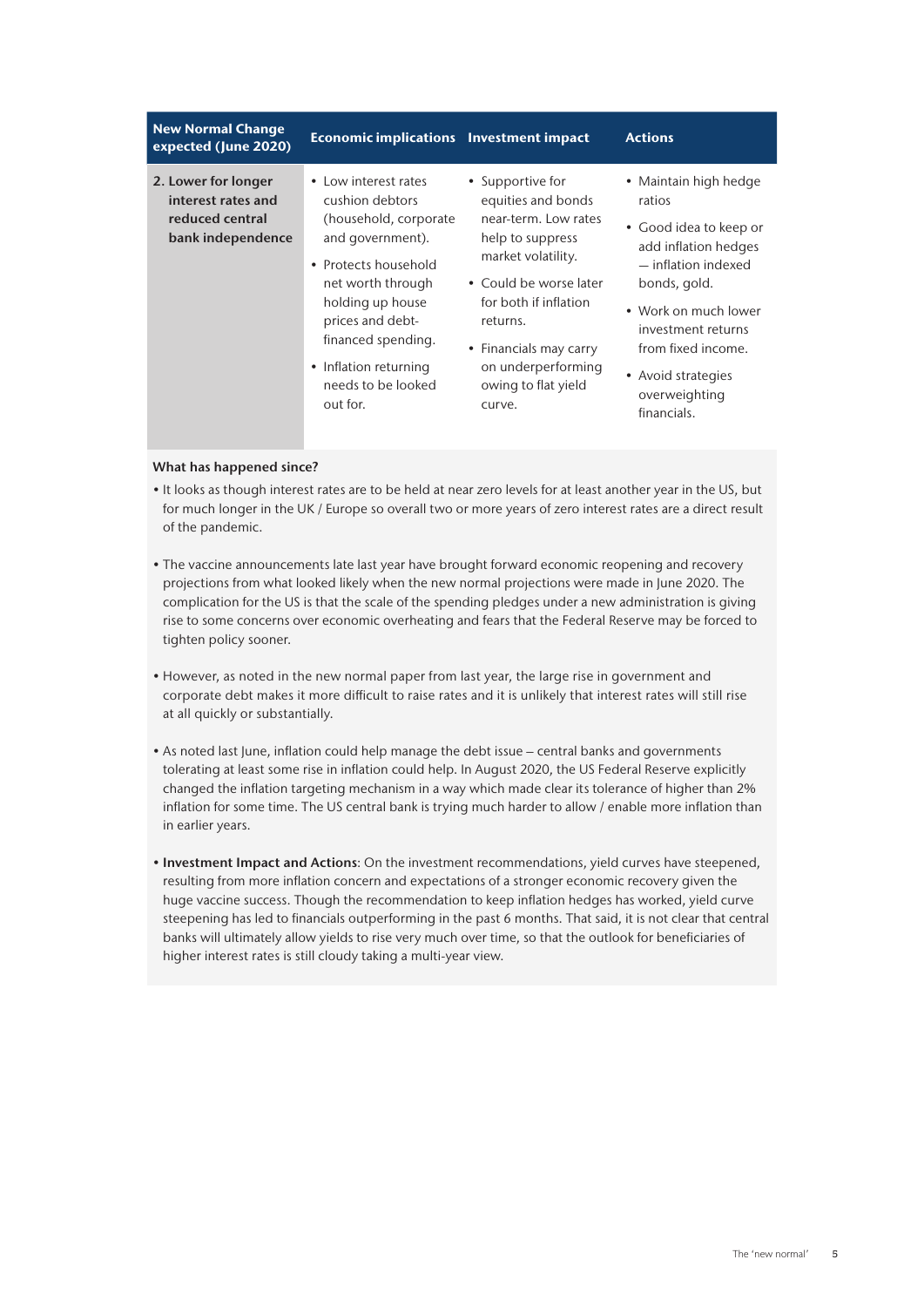| <b>New Normal Change</b><br>expected (June 2020) | <b>Economic implications</b> Investment impact                                                                                                                                                                                         |                                                                                                                                                                                                                            | <b>Actions</b>                                                                                                                                                                                                                                                                                                                                             |
|--------------------------------------------------|----------------------------------------------------------------------------------------------------------------------------------------------------------------------------------------------------------------------------------------|----------------------------------------------------------------------------------------------------------------------------------------------------------------------------------------------------------------------------|------------------------------------------------------------------------------------------------------------------------------------------------------------------------------------------------------------------------------------------------------------------------------------------------------------------------------------------------------------|
| 3. Greater digital<br>penetration                | • Overall economic<br>impact depends on<br>how governments<br>manage growth<br>in digitalisation<br>vis a vis regulating<br>competition, taxation<br>of technology<br>companies and global<br>cooperation to avoid<br>technology wars. | • Less demand for<br>real estate overall,<br>though industrial<br>logistics could partly<br>compensate.<br>• Greater market power<br>of digital services<br>technology and its<br>spinoffs - automation<br>/ robotics etc. | • Favour technology<br>/ media and digital<br>spinoff sectors, while<br>watching for anti-trust<br>and tax moves on<br>providers.<br>• This combined with<br>business localisation<br>(see below) benefits<br>automation activities<br>e.g. robotics.<br>• More caution on<br>real estate, energy,<br>aviation and cross-<br>border travel and<br>leisure. |
|                                                  |                                                                                                                                                                                                                                        |                                                                                                                                                                                                                            |                                                                                                                                                                                                                                                                                                                                                            |

- The leap in more digitalised economic activity is likely to last. A recent global survey (HCL) showed that board level priority being accorded to digital transformation across 10 sectors was 20% higher (37% to 57%) higher than pre-pandemic in the US. For now, this is more sectoral than macroeconomic BUT technology's greater importance as part of the new normal world means long-term economic effects of this change will eventually be large.
- The tasks of regulating technology impacts, coordinating taxation, improving competition and achieving cooperation to avoid global conflicts are still mostly not tackled. Technology's greater reach post pandemic has brought a very large increase in internet fraud and facilitated a leap forward in the use of AI with associated advantages and risks.
- Pandemic effects have reduced demand for real estate. Office demand is looking more likely to be persistently weaker. Real estate will feel the impact in a lasting period of subdued returns relative to pre-pandemic levels even though some areas of demand (logistics demand has benefited from more online activity at large) partly compensate.
- Investment Impact and Actions: Cross border leisure travel is picking up, but business travel will likely remain on a lower plateau keeping aviation activity lower in the new normal world. Energy has bounced short-term on a sharp revival in demand, but its performance over a multi-year period is still very much in doubt. Real estate supported by reopening hopes but returns still look likely to be subdued for a few years given the changed work environment. Automation and its spinoffs continue to prosper.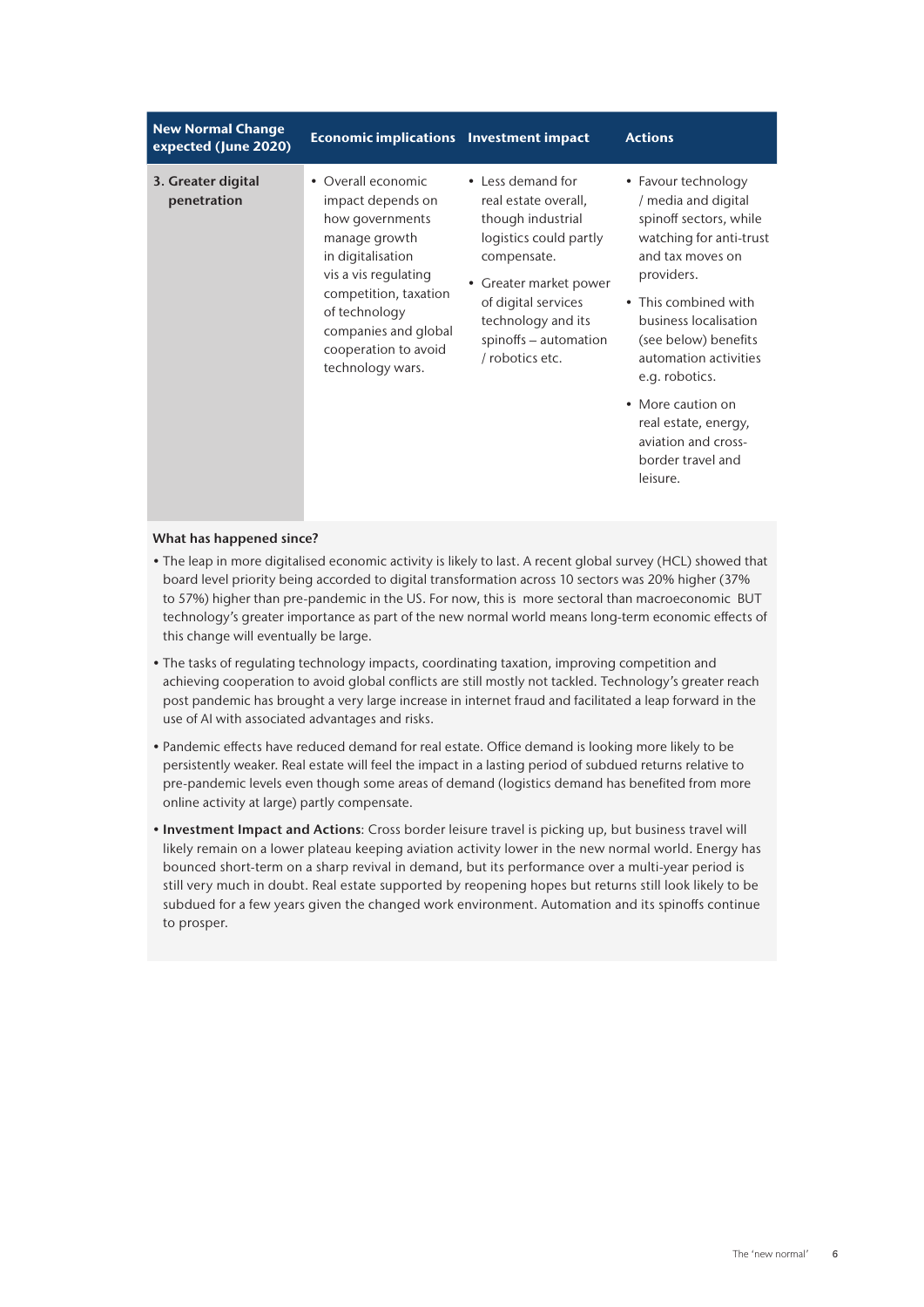| <b>New Normal Change</b><br><b>Economic implications</b> Investment impact<br>expected (June 2020)                                                                                                                                                                                                                                                                                                   |                                                                                                                                                                                                                                                                                                                                                                                                                   | <b>Actions</b>                                                                                                                                                                                                                                           |
|------------------------------------------------------------------------------------------------------------------------------------------------------------------------------------------------------------------------------------------------------------------------------------------------------------------------------------------------------------------------------------------------------|-------------------------------------------------------------------------------------------------------------------------------------------------------------------------------------------------------------------------------------------------------------------------------------------------------------------------------------------------------------------------------------------------------------------|----------------------------------------------------------------------------------------------------------------------------------------------------------------------------------------------------------------------------------------------------------|
| • Some business<br>4. Business<br>localisation,<br>disruption, some cost<br>escalation and lower<br>shortening of<br>production and<br>profit margins as<br>supply chains<br>onshoring / reshoring<br>gathers pace.<br>• Global economy<br>stands to lose from<br>onshoring and<br>localisation.<br>• Likely continuation of<br>trade wars and trade<br>policy uncertainty<br>encourages this trend. | • Takes profit margins<br>lower, reducing<br>valuation support for<br>stocks / credit.<br>• On the other hand,<br>supply chains may<br>be less disrupted by<br>severe shocks.<br>• Localisation reduces<br>demand for shipping<br>/ freight but more<br>logistics demand<br>which strengthens<br>digitalisation as above.<br>• Less good for<br>emerging markets as<br>room for labour cost<br>arbitrage reduces. | • Avoid complex<br>multinationals instead<br>favouring companies<br>with localised and less<br>complex production<br>and supply chains.<br>• Caution on lower<br>income per head<br>emerging markets<br>exposure.<br>• Negative for equities<br>overall. |

- The pandemic disrupted supply chains and boosted a nascent trend towards altered, more localised and shorter production chains which had started from the gradual rise in geopolitical risk from trade conflicts and creeping protectionism in the 2015-20 period. The Suez incident has further focused attention on the risks of dependence on a few shipping routes. Vaccine nationalism and protectionism is the latest manifestation.
- On a more positive footing, the increased digitalisation of supply chain management has been given a boost by the pandemic and this is enabling companies to make efficiency gains.
- Though these changes may bring more resilience to businesses, there are macroeconomic costs from more onshoring and localisation if trade efficiency gains are lost. Less good for emerging economies overall if reshoring activities increase, but so far there is no large trend back to the US in the past year. The combination of Brexit and the pandemic is encouraging some reshoring in the UK (Alvarez and Marsal report November 2020).
- Investment Impact and Actions: Market impact still much too early to observe it will likely be noticed over time as the long-term rise in profit margins supporting equities ends and potentially even reverses as cost declines turn into cost increases over time.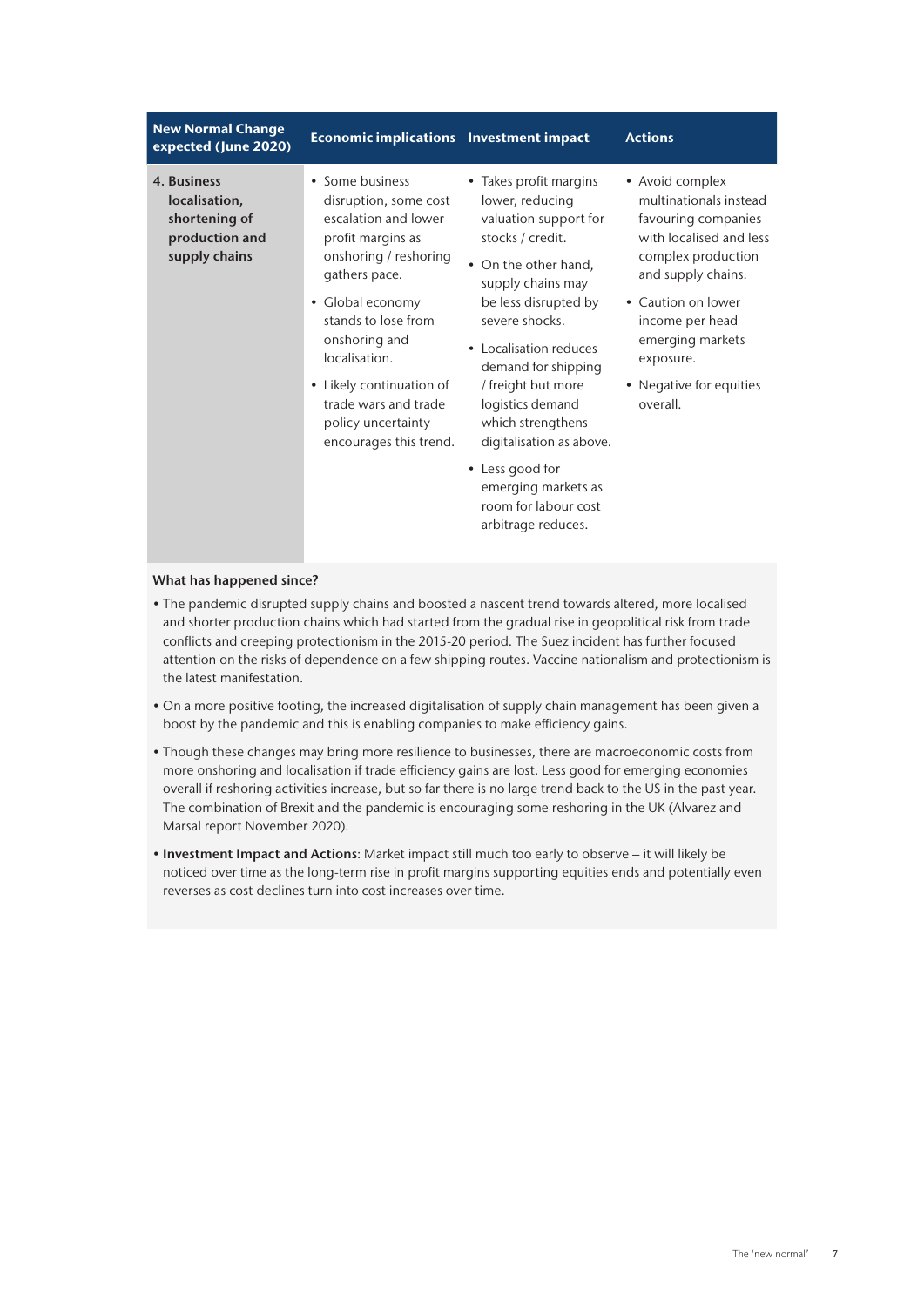| <b>New Normal Change</b><br>expected (June 2020) | <b>Economic implications</b> Investment impact                                                                                                                               |                                                                                                                                                                                                                                         | <b>Actions</b>                                                                                                                                                                                                                                                               |
|--------------------------------------------------|------------------------------------------------------------------------------------------------------------------------------------------------------------------------------|-----------------------------------------------------------------------------------------------------------------------------------------------------------------------------------------------------------------------------------------|------------------------------------------------------------------------------------------------------------------------------------------------------------------------------------------------------------------------------------------------------------------------------|
| 5. Intensified China-US<br>conflict              | • Rivalry and conflict<br>in trade, technology<br>and territorial /<br>military affairs.<br>• Global trade<br>and investment<br>reorientation, higher<br>geopolitical risks. | • An accelerant to the<br>trend of this rivalry<br>entering market radar<br>for risk assets.<br>• A further factor<br>keeping interest rates<br>lower for longer.<br>• High potential for<br>springing volatility<br>shocks on markets. | • Factor China-US<br>broader geopolitical<br>conflict as a key<br>portfolio risk to<br>consider.<br>• Equity outlook<br>should allow a higher<br>risk premium for<br>these risks.<br>• Holdings with greater<br>exposure to China-US<br>linkages to be treated<br>with care. |

- As we had expected, it is now clear that the China-US conflict was far from just a Trump administration construct. Though some of the sharpness of the rhetoric has reduced, the conflicts are still very much intact or stronger as clear from the abject failure of the Alaska talks in March. The pandemic gave a raised profile to technologies in many areas of business and international security and this means that technology is increasingly the focus of US-China conflict rather than trade, even though higher US tariffs on Chinese goods imposed by the previous administration have not been reversed.
- Technology conflicts may be intensifying, as the Biden team has recently delisted seven Chinese business groups it accuses of building supercomputers to help the Chinese military. Recently, Microsoft gave evidence to the Biden administration of a Chinese state sponsored group that had hacked the company's email software.
- Territorial conflicts, particularly over Hong Kong and Taiwan are if anything sharper, and the US stance on China's human rights record is more confrontational than that of the previous White House team.
- Investment Impact and Actions: This intensifying cold war with China undermines some of the mutual gains from US-China trade and investment relationships and continues to carry potential to spring market shocks. That the US and China appear to agree on climate change is a reassuring counter to gloom, but adverse developments in the relationship can upend even this limited progress and understanding.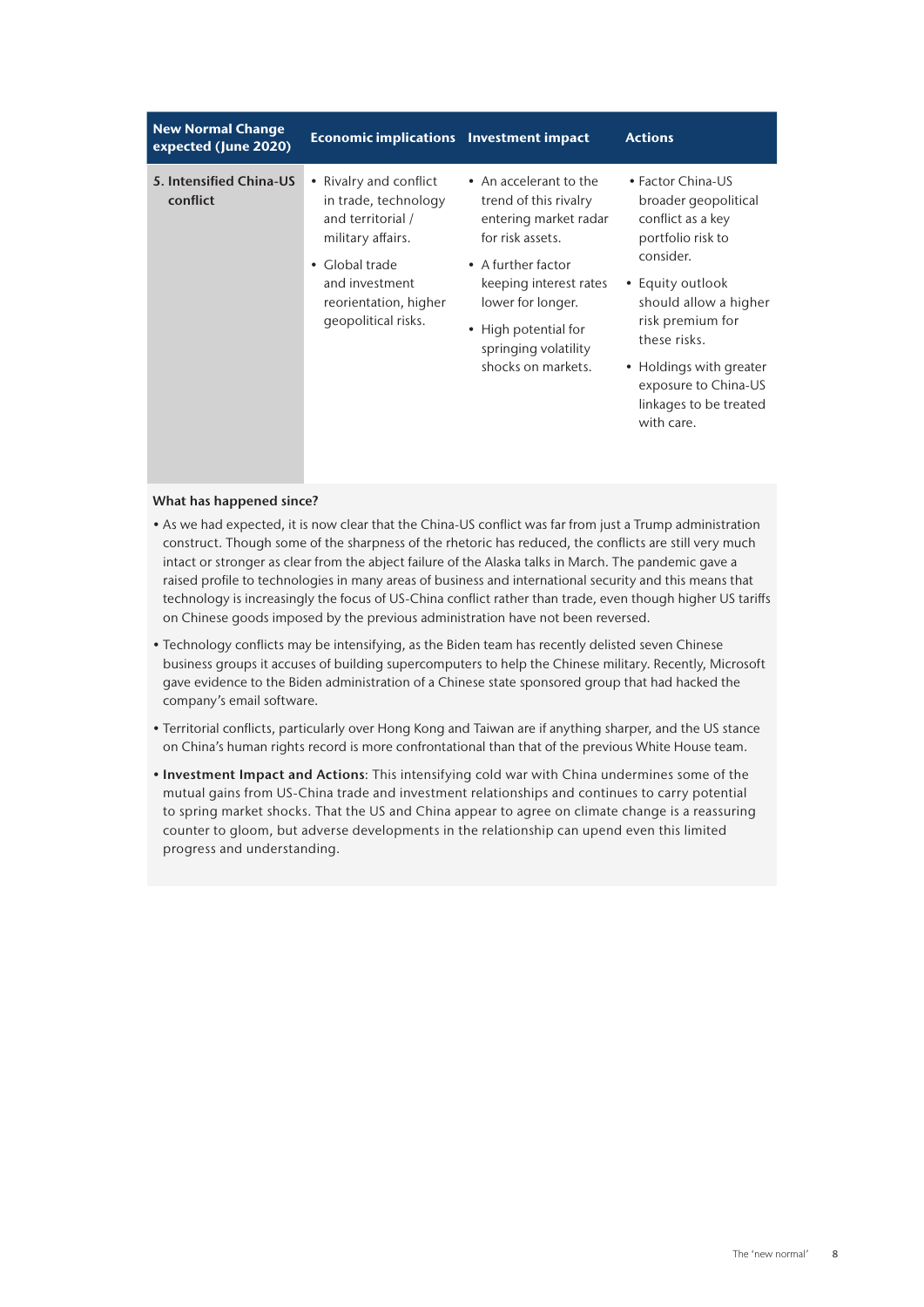# Structural New Normal 'Scenarios'

These are more variable and uncertain but potentially have far-reaching and more longlasting effects on economies and markets. Whether they happen and how events play out depend on several 'if's which are largely to do with how governments, policy-makers and consumers react and behave **(June 2020)**

As scenarios, they will take time to evolve and take shape, assuming they happen at all. A year is too early to assess likelihoods let alone effects, but some policy shifts, statements and milestones set in the past year are important to note.

#### Will the State look to reduce social, economic and health inequality in a 'levelling up' approach?

- Stronger economic, social and health safety nets brought in through a Universal Basic Income (UBI) or other forms.
- Higher general taxes to address needs of public services with higher corporation taxes et al.
- State targets productivity improvement through social and economic infrastructure improvement.

- In the US, the Biden administration's agenda to date explicitly seeks to reverse the long-term rise in US income and wealth inequality. The planned rise in the top income tax rates, higher tax rates on capital gains and dividends, higher corporate taxes, lower the burden of student debt, raise minimum wages, and improve employee bargaining power are very much part of this agenda but there is also an immediate focus on measures to offset the negative impacts on lower income households from COVID-19. The \$2.3 trillion infrastructure plan unveiled in late March explicitly seeks to raise US productivity and the \$1.8 trillion American Families Plan seeks to strengthen and raise weak US social safety nets.
- In the UK, discussion on a UBI is ongoing, the argument being made that this removes distortions / adverse incentives in the social security system that provide more flexibility and greater freedom to change jobs. Since the furlough scheme has in effect moved the UK in that direction already, a recent LSE study has suggested that a UBI would work better and may not be that costly (November 2020). Corporation tax raised as early part of higher revenue gathering to fund needs of public services. The 2021 UK budget announced an extension of the levelling up fund (£4.8bn) to be directed to areas facing challenges that have received less government investment in recent years.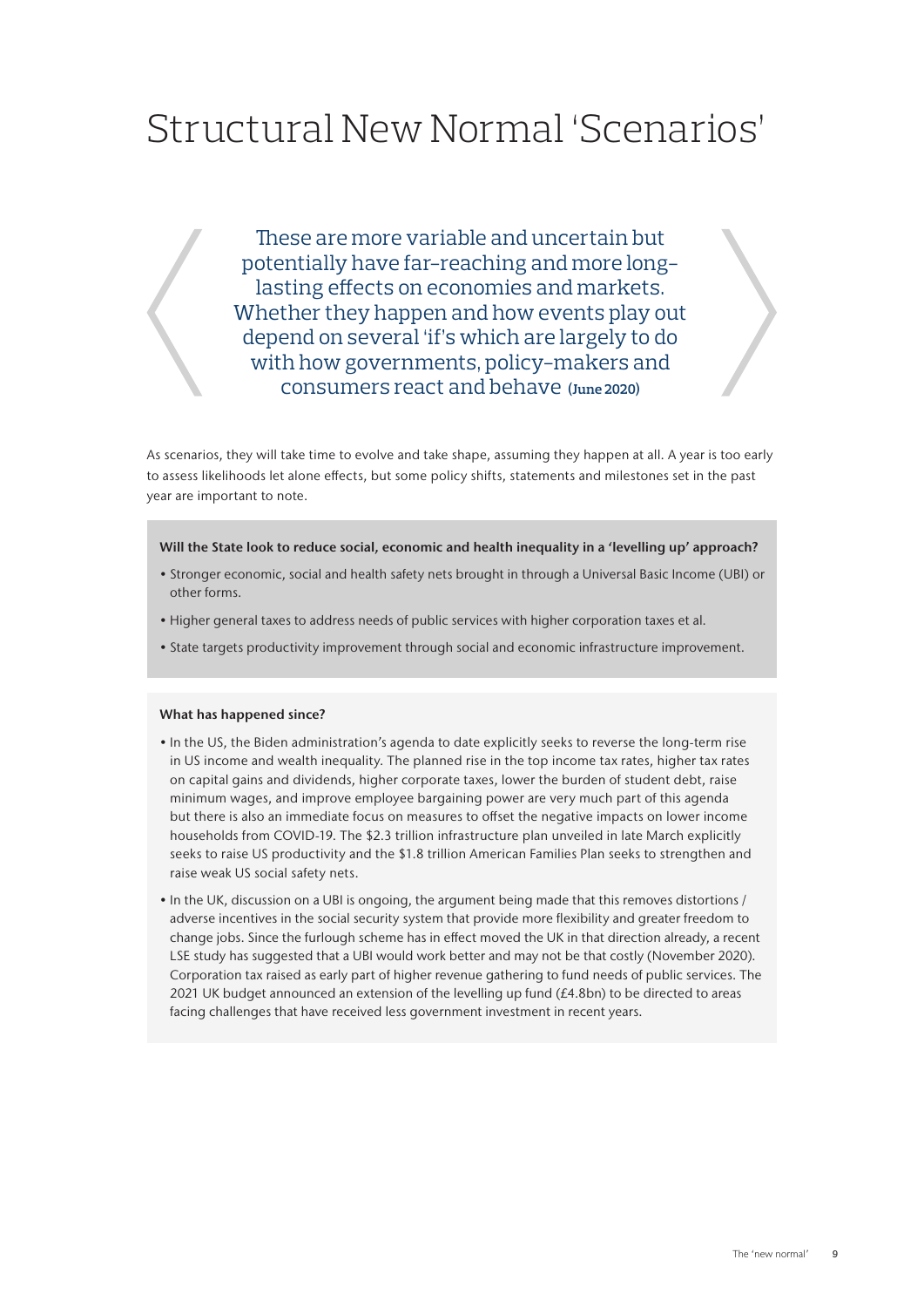#### Will business behave differently to move to a more stakeholder-focussed approach?

- Increased government leverage over economy and business and lessons of COVID-19 prompt changed business attitudes.
- More stakeholder emphasis to take employees, customers and suppliers into account.
- Stronger competition regulation on business.
- Less disparity in employee compensation share buybacks could fall.
- Corporate ESG responsibilities are acted on.

- Moves towards a more stakeholder focus in big business have multiplied in the past year, coming from CEO and board-level reorientation of corporate governance and objectives and externally from regulation, government encouragement and asset management conduits being more activist. In November 2020, McKinsey set out four principles for a route map on how companies could move towards a more stakeholder focus in November 2020 : Boardroom representation of stakeholder interests, setting and tracking environmental goals, working with suppliers to build capabilities and skills (to check impact on consumers, contractors and their employees) and a focus to serve consumers' long-term needs. Germany has a new law passed in March that requires companies to ensure that their supply chains protect human rights.
- Diversity in a human resource context has become an important element of the new stakeholder focus in the past year (as an example SSGA informed board chairs in August 2020 that 'companies in its investment portfolio will need to articulate their risks, goals and strategy as related to racial and ethnic diversity and to make relevant disclosure available').
- Limited moves in the US towards limiting disparity in employee compensation and share buybacks are now resuming though still much lower than pre-pandemic levels, but there is more focus on workers' rights and enforcement / raising of minimum wage. UK High Pay Centre found no narrowing of the FTSE 100 CEO to average employee compensation ratio in 2020.
- As climate-change related migration increases, corporate treatments of staff in different jurisdictions facing differential effects is a growing issue vis a vis consistency with 'Net zero' and stakeholder commitments.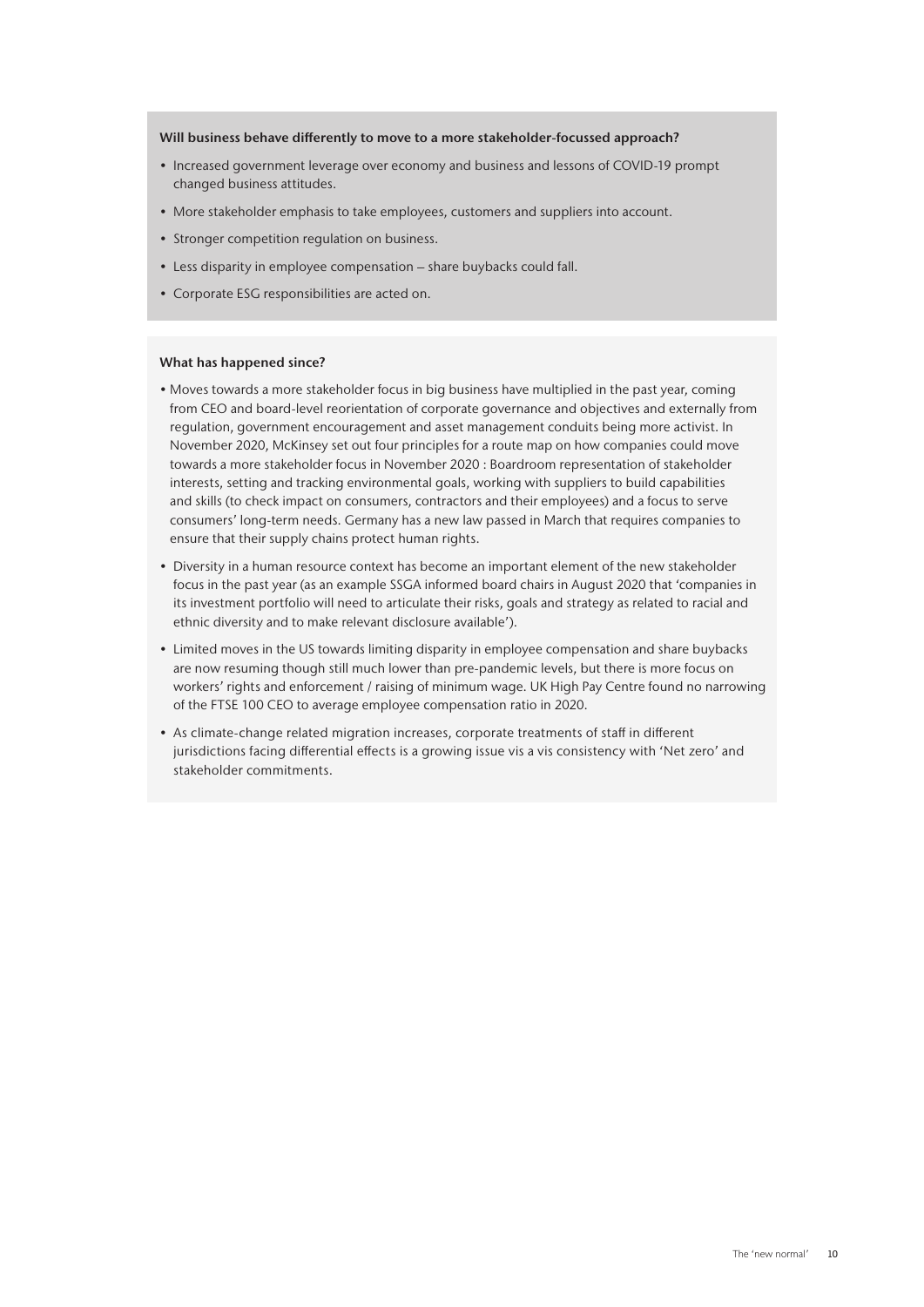#### Will there be a step-up to a faster carbon transition?

- Scope for carbon taxation / carbon pricing markets expanded from currently minimal role.
- Environmental safeguards strengthened on companies and households to meet Paris agreement goals.
- High carbon footprint sectors (aviation / shipping / long supply chains) are encouraged to move to more sustainable forms.
- Government infrastructure spending steps up to favour green agenda.
- Global fossil fuel demand and production falls.

- The key developments here are declarations of intent to move towards carbon neutrality coming from many countries in the past year. In a recent report from the Energy and Climate Intelligence Unit released in March, 124 countries were tagged as either already committed to or close to making net zero commitments so that not far away from two thirds of global emissions are now covered by these commitments. Perhaps more importantly, more companies have made net zero commitments – a trickle before the pandemic has turned into more of a torrent in the past year. UNPRI, which monitors the companies taking action currently shows 1350 companies globally taking emissions related action in some form, with the great majority of the commitments coming through in 2020/21.
- But for both governments and companies, targets and implementation are different things. There are some patchy route maps (like the UK's phasing out of internal combustion engines for vehicles by 2030). Whether it is companies or governments, however, much more detailed and concrete implementation plans look necessary. For companies, some may be coming through because investor choosiness in this area now provides a strong incentive to 'over-declare' green credentials. Some targets that have been set are very woolly and highly diverse. Even with governments, targets are being set differently (greenhouse gases in the EU, CO $_{_2}$  for China) and the role of CO $_{_2}$  removal is usually not covered or explained. Major policy inconsistencies have surfaced in the past year, the pandemic's governmental-central bank rescue programmes allowing fossil fuel companies cheap funding access.
- Alongside, government infrastructure programmes are being set with a distinctly green hue. The strongest example of this is in the US's new multi-trillion-dollar infrastructure expansion plan, with its large spend in helping vehicle use move to electric generation. Much the same trend is observed in China as the newly launched five-year plan looks to fund and hasten the transition away from coal to 'low carbon tech for a carbon constrained world' with increased investment in renewable power, EV's and battery storage. The UK has several patchy initiatives in the same direction, and similar trends towards green infrastructure building is observed in many more countries.
- Less obvious movement towards a stepped-up carbon transition appears from looking at global fossil fuel demand itself. This fell at best marginally in 2020, mainly the result of Covid-19. That said, under current plans to hasten the carbon transition, there is a widespread expectation that fossil fuel demand is likely to peak in the next decade. Though oil, coal and gas will peak at different times, there is a consensus shaping up that peaks are approaching (coal may have peaked, oil to peak in the next half decade, but there is much more uncertainty over global gas use).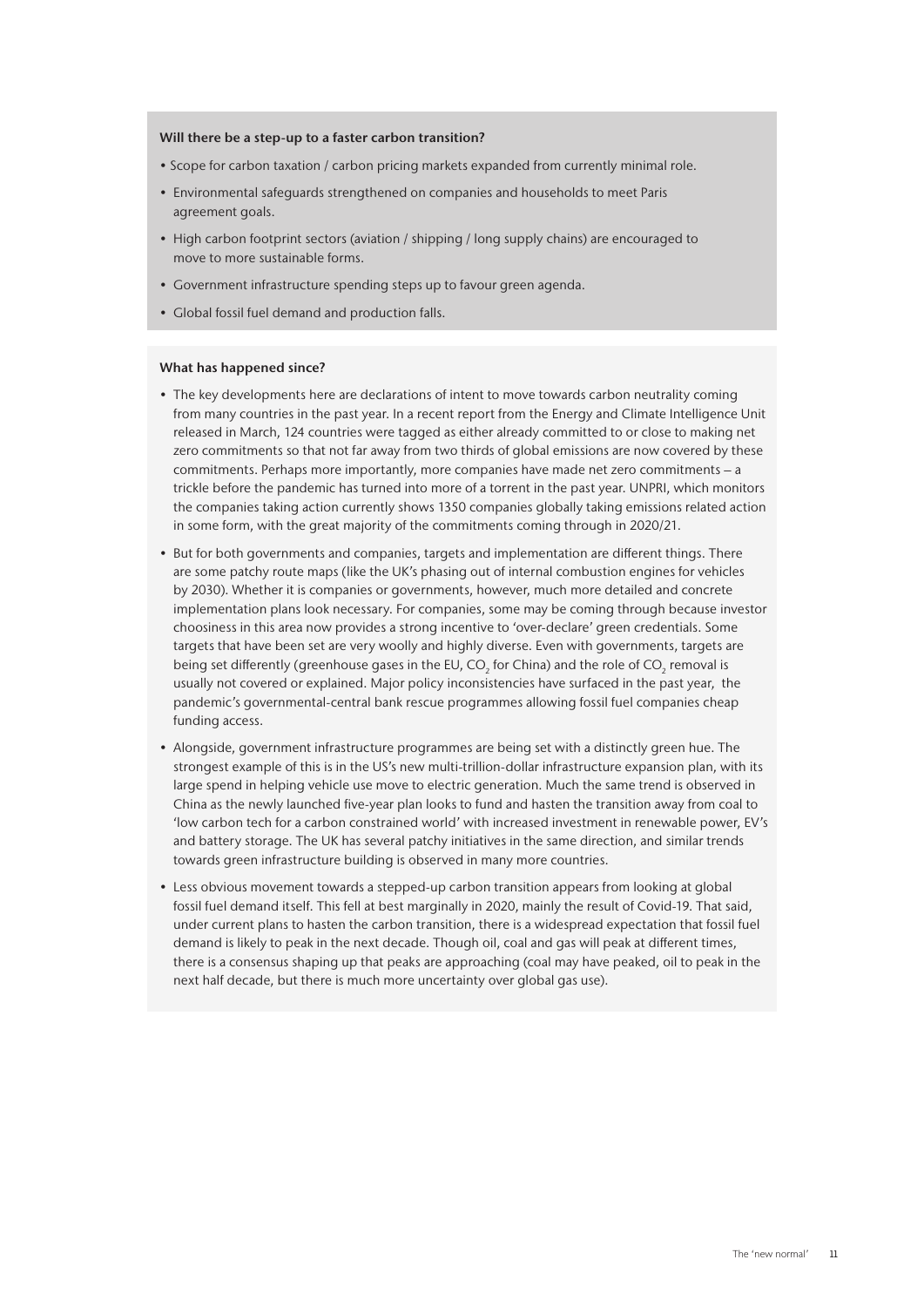### Investment Impact and Actions from the Structural New Normal Scenarios - Summary

Our investment view last year, that over time such New Normal shifts would, in combination, pose some challenges to market conditions remains intact, even though a year is too small a timescale to fully appreciate the investment impact of some of the changes that are coming through. For now, market conditions are still dominated and supported by economic reopening and extraordinarily loose fiscal and monetary policy.

Essentially, these changes, IF followed through, will reflect a changing economic order in which companies will face higher taxation, higher regulation, more disruption and higher costs from these structural and the localisation / trade and economic conflict trends noted above. This is a major shift in the market environment that had prevailed earlier which was highly favourable for profits and investors were able to reap those gains easily. It looks likely to become tougher. In time, if the new order reverses the increase in economic fragility that has occurred, market conditions should improve again, but the timescales for this improvement are uncertain.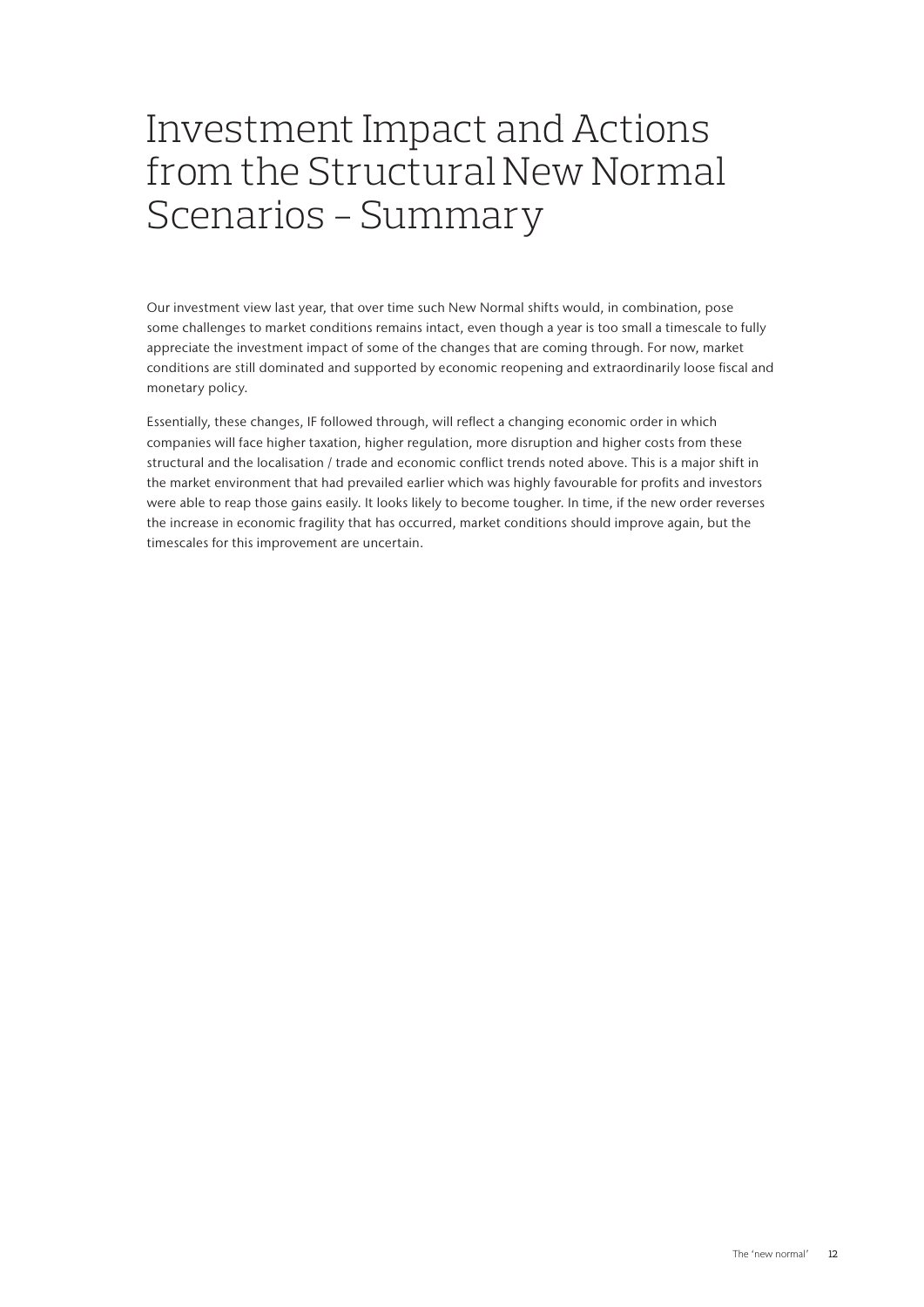# **Contacts**

#### John Belgrove

Director of Forward Thinking Aon john.belgrove@aon.com

#### Tapan Datta

Head of Global Asset Allocation Aon tapan.datta@aon.com